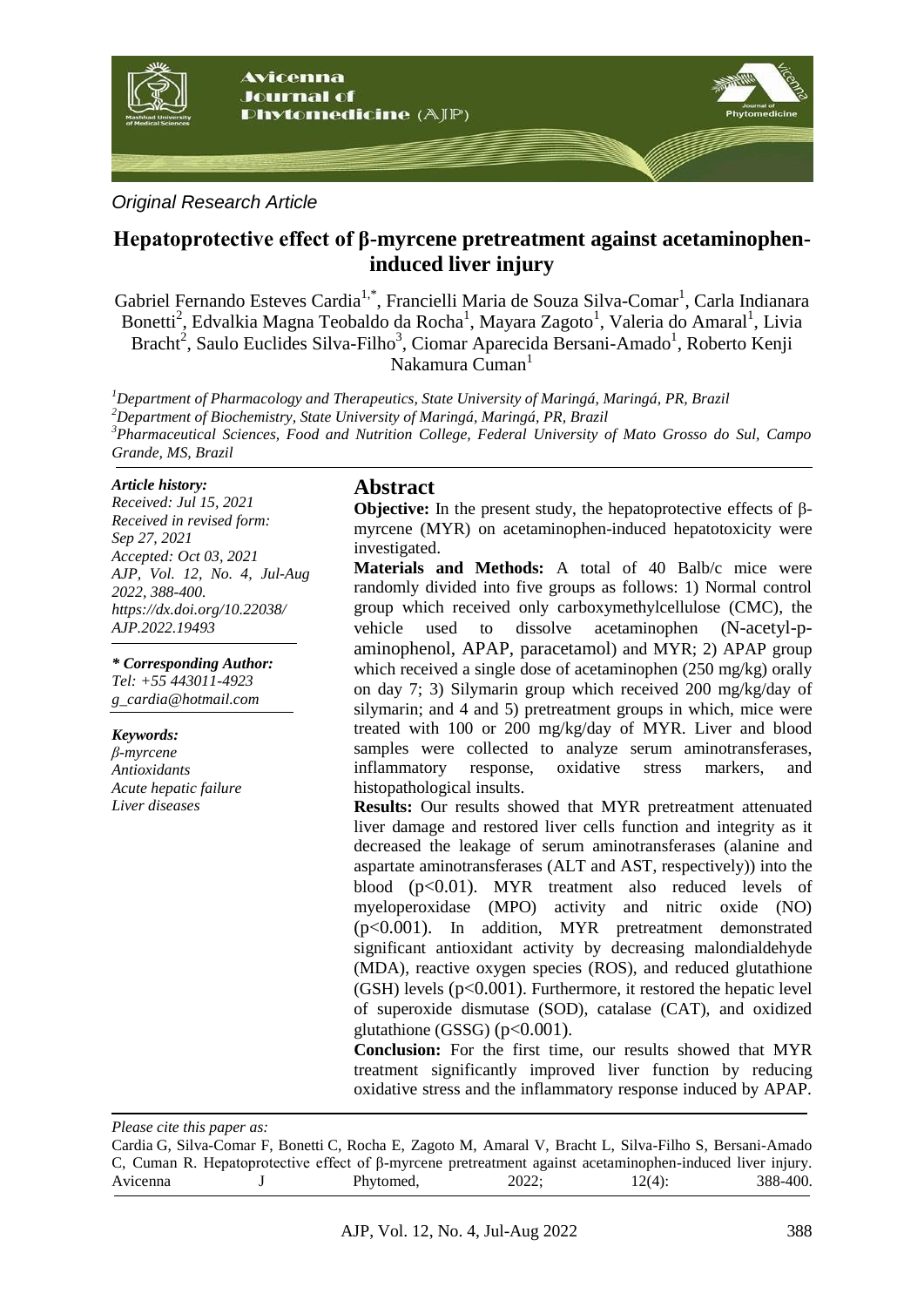# **Introduction**

Liver diseases are responsible for millions of deaths each year, and one of the leading causes of liver damage is druginduced hepatotoxicity due to its unpredictability and potentially fatal nature (Asrani et al., 2019). Acetaminophen (Nacetyl-p-aminophenol, APAP, paracetamol) is a clinically important drug that has been associated with liver injury. APAP is one of the most recommended and consumed analgesic and antipyretic in the world (Ghanem et al., 2016; Subramanya et al., 2018). Although its efficacy was confirmed at therapeutic dosages, APAP overdose can cause hepatotoxicity, promoting acute liver failure (ALF), and induce kidney damage in humans and animals (Athersuch et al., 2018; Chaudhuri et al., 2011; Saleem and Iftikhar, 2019). APAP

intentional/unintentional intoxication remains the most common cause of ALF in Asian, American, and European countries. It is responsible for more cases of ALF than all other etiologies combined (Bernal et al., 2010; Ghanem et al., 2016). Besides, in many cases, liver transplantation is the only treatment option for the patient to survive (Tezcan et al., 2018). Therefore, there is a clinical need for effective treatments to reduce or reverse acute hepatotoxicity. It is important to highlight that APAP, at the therapeutic dose, is metabolized mainly by glucuronidation and sulfation to nontoxic metabolites and then, excreted. In contrast, an overdose of APAP (more than 150 mg/kg) causes hepatotoxicity by saturating the sulfation pathway and accumulation of toxic metabolites like N-acetyl-p-benzoquinone (NAPQI) via cytochrome P450s, resulting in decreased hepatocellular glutathione (GSH) levels and generating an imbalance between the production and removal of free radicals (Lancaster et al., 2015; Lee, 2017). Subsequently, if GSH is not replenished, excess NAPQI covalently binds to hepatocyte proteins and DNA, triggering oxidative stress damage, and

increased lipid peroxidation and induced production of reactive oxygen species (ROS) and inflammatory mediators such as nitric oxide (NO) and cytokines (Bradley et al., 1982; McGill et al., 2012; Song et al., 2014; Xie et al., 2015). In addition, there is also extravasation of serum aminotransferases, ALT and AST, and hepatobiliary injury biomarkers (Alkaline phosphatase (ALP), and Gamma-glutamyl transferase (γ-GT)), indicating loss of functional integrity of the liver cell (Eesha et al., 2011; Lee, 2017; Robles-Diaz et al., 2015), in addition to causing severe hepatotoxicity and hepatocellular necrosis (McGill et al., 2012; Xie et al., 2015). Thus, any compound that can inhibit these cascade bindings may have positive effects on APAP-induced liver injury. Within this context, we chose to study β-myrcene (MYR), a very promising monoterpene, found in several plant extracts such as lemon balm, rosemary, lemongrass, among others. It has several pharmacological properties, such as antioxidant and antiinflammatory, analgesic, sedative, antimicrobial and antinociceptive effects (Behr and Johnen, 2009; Ciftci et al., 2011; Hoseini et al., 2019; Paula-Freire et al., 2015; Rufino et al., 2015). However, the hepatoprotective effect of MYR in APAPinduced liver damage has not yet been discovered. Therefore, in the present work, the protective effects of MYR on liver damage induced by paracetamol were investigated to develop an effective hepatoprotective agent to protect against oxidative hepatocellular damage.

## **Materials and Methods Chemicals**

All chemicals, including β-myrcene, were purchased from Sigma-Aldrich (St. Louis, MO, USA) unless otherwise stated. Standard commercial silymarin (SLM) and acetaminophen (APAP) were purchased from a public pharmacy and administered as a solution with carboxymethylcellulose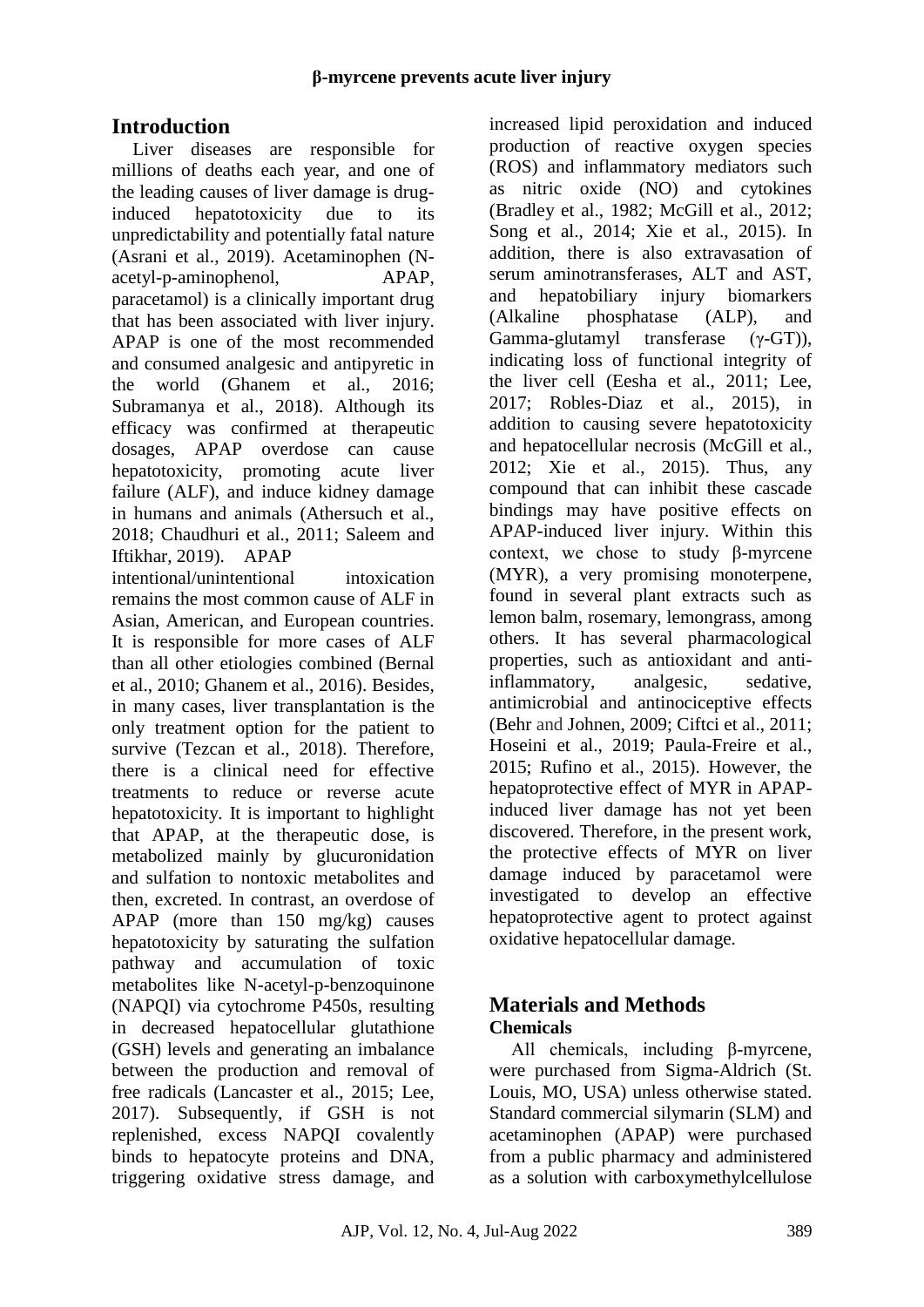(CMC). Kits for the analysis of ALT, AST, ALP, and γ-GT were obtained from Gold Analisa Diagnosticar, Brazil. All materials used were of analytical purity.

#### **Animals**

Experiments were executed on male Balb/c mice (6 weeks old), weighing  $25\pm2$ g, provided by the Central Animal House of the State University of Maringá, PR, Brazil. The mice were kept in our animal house facilities in standard laboratory conditions at a constant temperature of  $23\pm2\degree$ C and 60% humidity, in a 12 hr light-dark cycle. The animals were acclimated under these conditions for three days before starting the study. They had unrestricted access to standard pellet food and water. The study protocol was revised and approved by the Committee on Animal Care of the State University of Maringá with the ethical number: CEUA/UEM Nº 2534270418 and conducted according to the international guidelines for the use and care of laboratory animals.

#### **Experimental design**

A total of 40 Balb/c mice were randomly divided into five groups as follows: 1) Normal control group that received only carboxymethylcellulose (CMC), the vehicle used to dissolve APAP and MYR; 2) APAP group that received a single dose of APAP (250 mg/kg) orally on day 7; 3) Silymarin group in which, animals received 200 mg/kg/day of silymarin, which is recognized and used as a reference drug for its hepatoprotective properties (Elsayed Elgarawany et al., 2020; Papackova et al., 2018); and 4 and 5) Pre-treatment groups in which, mice were treated with 100 or 200 mg/kg/day of MYR. After seven consecutive days, except for the normal control group, animals received a single APAP dose (250 mg/kg). Twelve hours after administration of APAP, the animals were anesthetized with 3% isoflurane by inhalation and the blood sample was collected from the cave vein in heparin-containing tubes for biochemical analyses as described by previous works (Cardia et al., 2021; Grespan et al., 2014; Uchida et al., 2017).

Next, the livers were immediately and carefully removed, and one part was considered for determination of levels of hepatic tissue markers myeloperoxidase (MPO) activity and nitric oxide (NO), and another was clamped in nitrogen and stored at −80°C for oxidative status measurements. The other parts of liver tissue were kept in formalin 10% for histopathological examinations.

#### **Serum enzymes analysis**

The blood samples collected from animals were centrifuged at 5,000 g for 15 min at 4°C for biochemical assessment. The activity level of liver enzymes, including ALT, AST, ALP, and  $\gamma$ -GT, was selected to estimate some biochemical parameters functionality and cellular damage of liver tissue using the corresponding commercial kits according to the manufacturers.

#### **Myeloperoxidase activity assay**

The liver samples were homogenized in ten volumes of sodium phosphate buffer in a Potter homogenizer on ice and centrifuged at 5000 g for 15 min at 4°C. An aliquot of the supernatant  $(10 \mu l)$  was transferred in triplicate to each well of the microplate. Then, 200 μl of solution that contained O-dianisidine (16.7 mg), distilled water (90 ml), potassium phosphate buffer (10 ml), and 1% hydrogen peroxide (50 μl), was added. The enzymatic reaction was stopped by addition of sodium acetate in each well. Colorimetric measurements determined MPO activity in the liver in an ELISA plate reader (Asys Expert Plus) at the wavelength of 460 nm (Bradley et al., 1982).

#### **Measurement of nitric oxide production**

The nitrite concentration was determined using the Griess method to estimate NO production (Cardia et al.,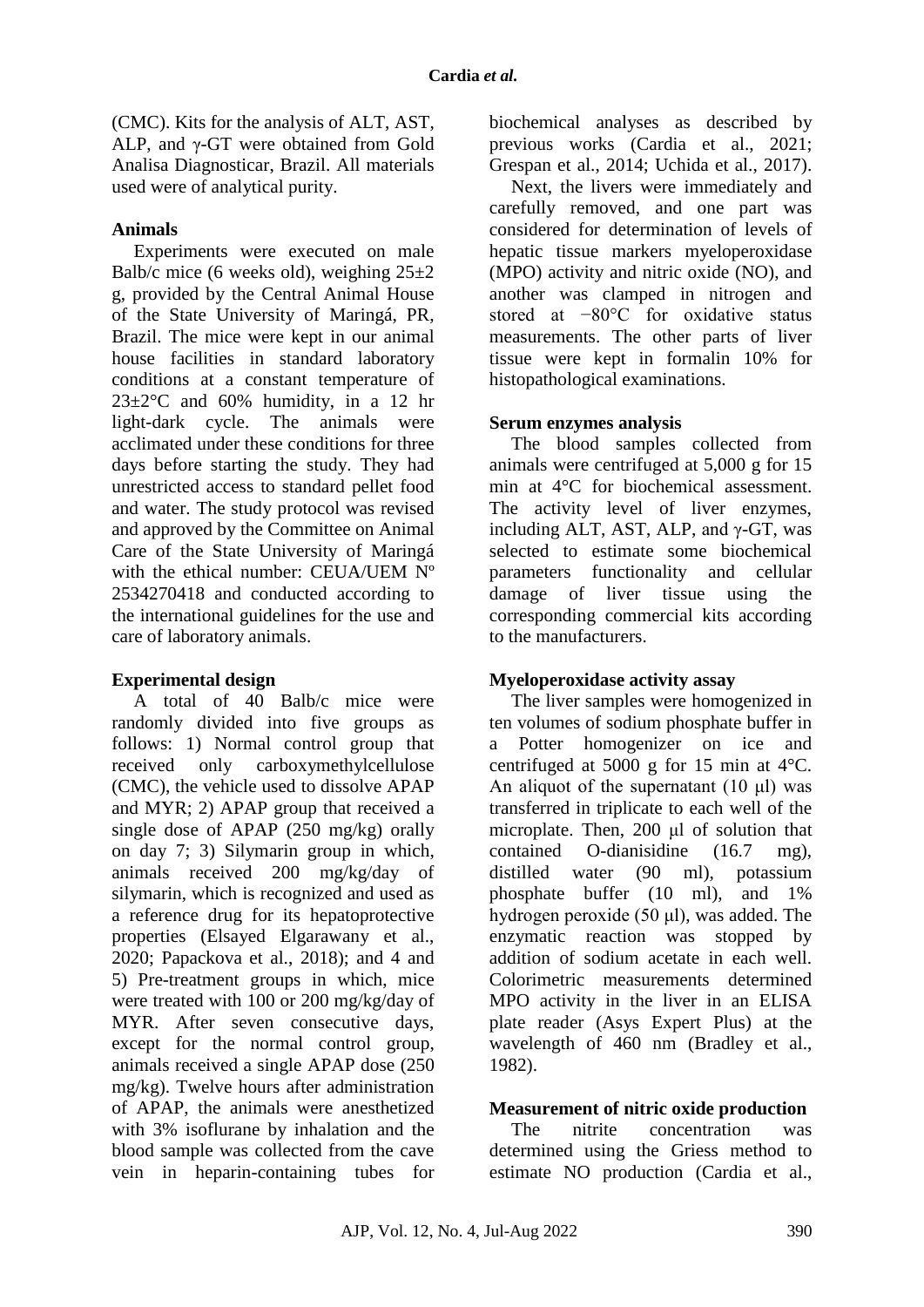2018). Briefly, 50 μl of the supernatant from the liver tissue samples was plated in triplicate into a 96‐well plate and the same volume of Griess reagent (0.1% naphthyl ethylenediamine and 1% sulfanilamide in  $5\%$  H<sub>3</sub>PO<sub>4</sub> solution) added to each well and incubated for 10 min at room temperature. The nitrite concentration in the liver tissue samples was measured at 550 nm using an ELISA plate reader and derived from the precalibrated standard  $NaNO<sub>2</sub>$  curve.

### **Determination of oxidative stress markers**

Malondialdehyde (MDA) is a degraded oxidative lipid product from cell membranes and is an indicator of oxidative stress. This study measured MDA using the TBARS (thiobarbituric acid-reactive substances) assay (Buege and Aust, 1978). The levels of TBARS were measured at 532 nm using a standard curve prepared with 1,1',3,3'-tetraethoxypropane, and values are expressed as nmol (mg protein) −1 . Also, ROS levels were determined in liver homogenate supernatants using 2′,7′‐ dichlorofluorescein diacetate (DCFH‐DA) assay, which quantifies the oxidation of DCFH-DA to the fluorescent 2',7'dichlorofluorescein (DCF) in the presence of ROS (Rodrigues Siqueira et al., 2005). Briefly, the formation of DCF was measured by spectrofluorimetry (Shimadzu RF-5301, 504 nm for excitation and 529 nm for emission). The results are expressed as nmol/mg protein using a standard curve prepared for DCF.

Antioxidant enzymes activities were assayed by spectrophotometry in the supernatants of the liver homogenate. Catalase (CAT) activity measurement is based on determining the decomposition rate of the  $H_2O_2$  substrate, measuring the change in absorbance at 240 nm. Superoxide dismutase (SOD) activity was estimated according to the pyrogallol autoxidation method measured at 420 nm (Marklund and Marklund, 1974). Reduced (GSH) and oxidized (GSSG) glutathione were determined in liver homogenate spectrofluorimetrically (excitation 350 nm and emission 420 nm) using the o-phthalaldehyde (OPT) assay (J.Hissin and Hilf, 1976). GSH and GSSG were calculated using a standard curve, and values are reported in nmol/mg protein units.

### **Histopathological analysis**

Liver samples of each animal were collected and preserved in formalin 10% solution, dehydrated in graduate ethanol, and embedded in paraffin. Embedded liver tissues were cut into sections of 5-μm thickness using a microtome then, mounted on glass slides. Slides were stained with hematoxylin and eosin (H&E) and examined microscopically for structural changes to evaluate liver damage.

### **Statistical analysis**

All data were analyzed and are reported as the mean±standard error of the mean. Tukey's test analyzed the significance among the different groups following oneway analysis of variance (ANOVA). GraphPad Prism Version 5.0 software (Graph Pad Software Inc., San Diego, CA, USA) was used for all statistical analyses, and differences were considered significant at p≤0.05.

## **Results**

### **Effect of MYR on serum biochemical markers**

After the dose of APAP (250 mg/kg), the mice showed severe liver damage, as indicated by increases in serum liver enzymes (ALT, AST, ALP, and  $\gamma$ -GT) (Figure 1). We found that pretreatment with the two doses of MYR (100 mg/kg and 200 mg/kg) significantly prevented changes in ALT by 82.4 and 72.3%, respectively, AST by 71.4 and 59.1%, respectively, ALP by 80.9 and 35.0%, respectively and  $\gamma$ -GT by 55.7 and 61.4%, respectively, when compared to the APAP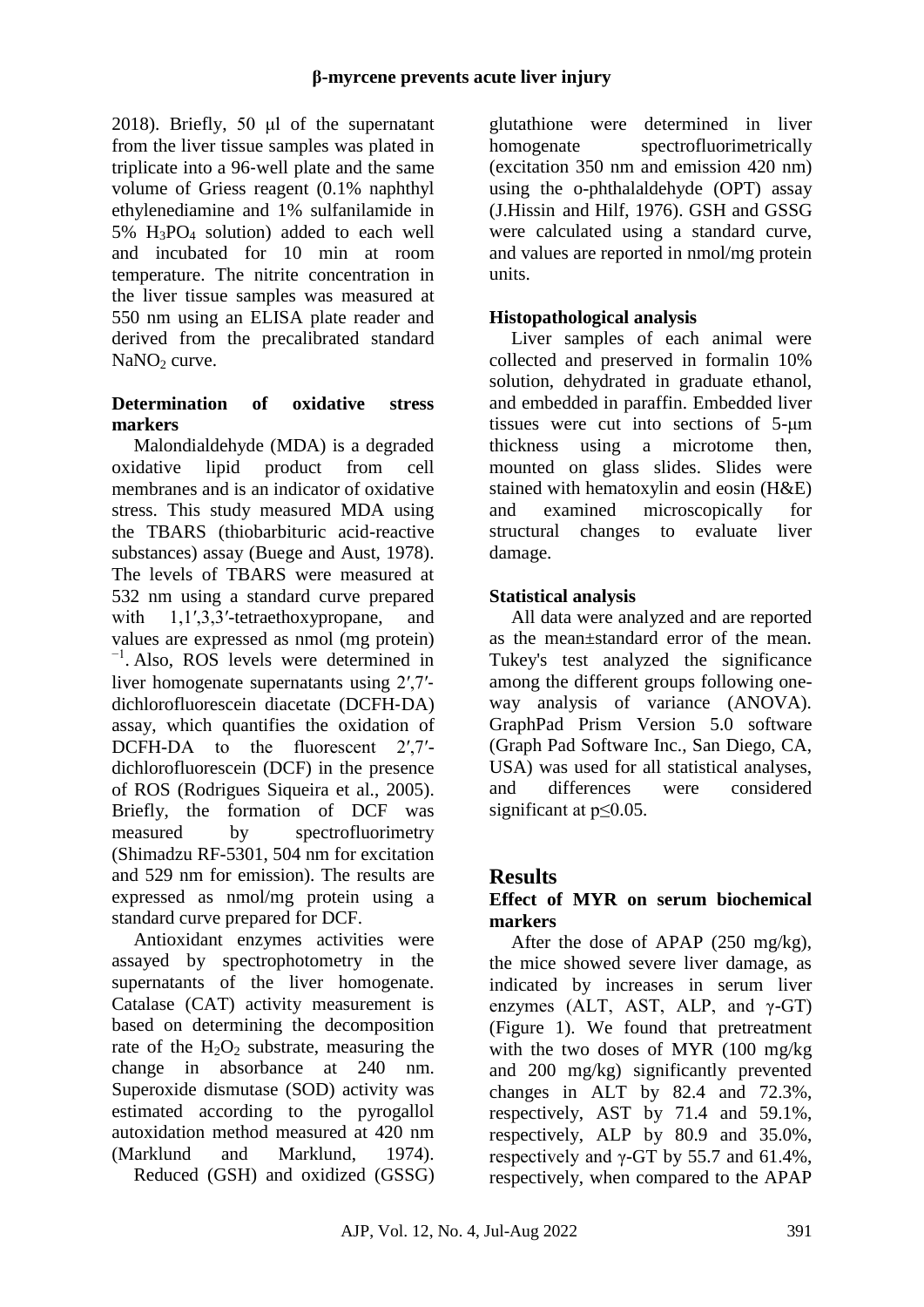#### **Cardia** *et al.*

group  $(p<0.01)$  and a similar effect was observed for silymarin (reference drug)

treatment  $(p<0.01)$ .



Figure 1. Effect of β-myrcene (MYR) and Silymarin (SLM) on alanine aminotransferase (A), aspartate aminotransferase (B), alkaline phosphatase (C) and gamma-glutamyl transferase (D). Results are expressed as mean $\pm$ SEM, n=8/group.  $\#(p<0.01)$  statistically significant compared to the normal animals. \*(p $<0.01$ ) statistically significant compared to the APAP-treated animals.

#### **MYR decreased MPO activity and NO production**

As shown in Figure 2A, the levels of hepatic MPO were markedly increased after APAP injection. On the other hand, pre-treatment with MYR at doses 100 and 200 mg/kg significantly decreased hepatic MPO content to about 37% and 30%. Furthermore, the NO production was also tested, and results are shown in Figure 2B. A single dose of APAP significantly elevated NO production in the liver when compared with the control animals. However, MYR treatment (100 and 200 mg/kg) significantly decreased the NO production compared with the APAP group in by 64 and 41%. The SLM group showed significantly decreased MPO

activity and NO concentration  $(p<0.001)$ in the liver compared to the APAP-group.

#### **Determination of oxidative stress markers**

In the experiment, we evaluated whether pretreatment with MYR could protect against hepatotoxicity by inhibiting oxidative stress. Levels of different oxidative stress markers and activities of antioxidant enzymes in the liver were determined. As shown in Figure 3, a toxic dose of APAP significantly reduced the levels of GSH and the ratio of GSH/GSSG while increasing the levels of GSSG compared with the normal animals  $(p<0.001)$ .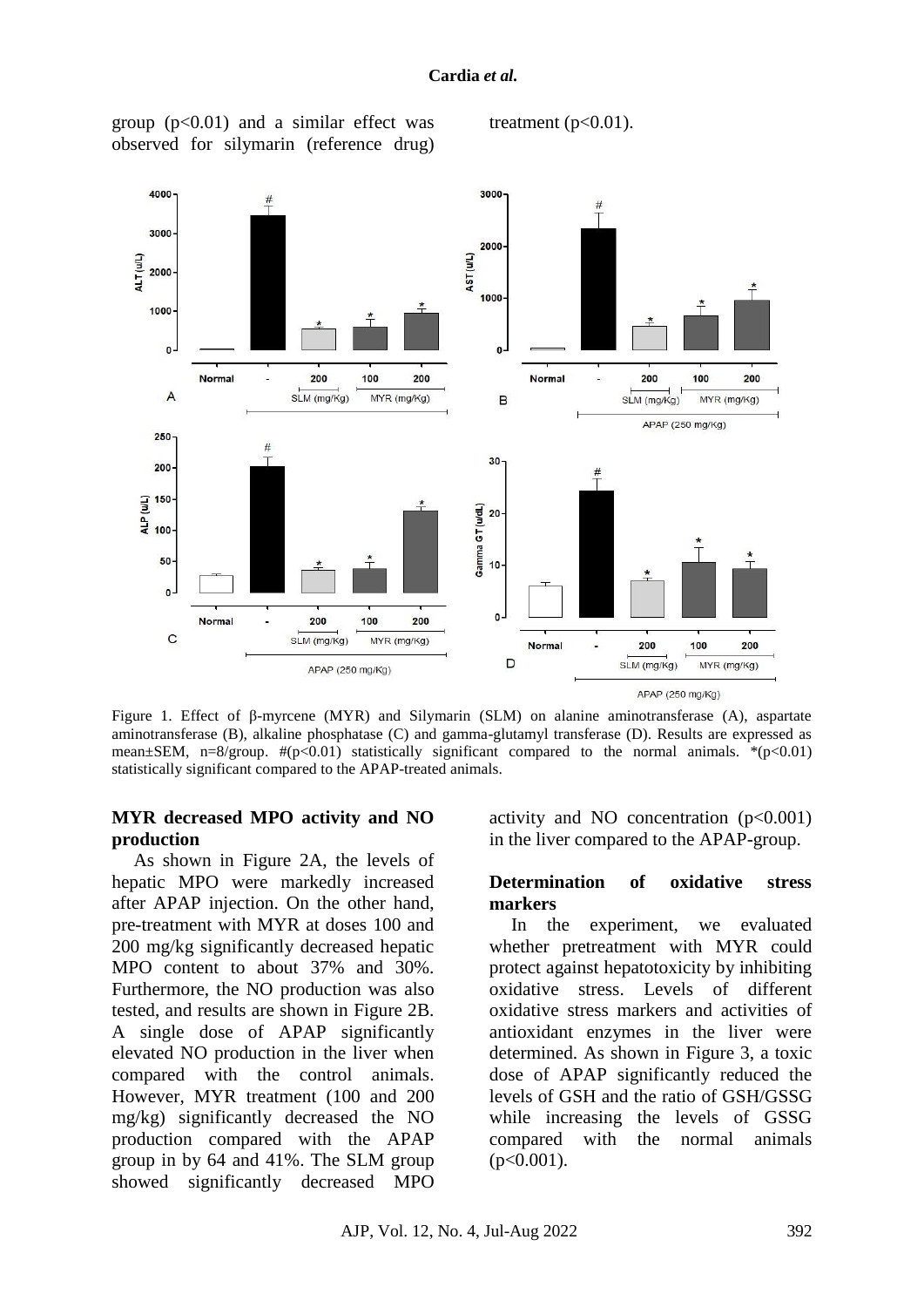

Figure 2. Effect of β-myrcene (MYR) and Silymarin (SLM) on (A) myeloperoxidase activity and (B) nitric oxide production. Results are expressed as mean±SEM. n=8/group. # p<0.001 versus the control group. \*p<0.001 MYR- or SLM-pretreated groups versus the APAP group.



Figure 3. GSG and GSSH content in the liver. (A) GSG, (B) GSH and (C) GSH/GSSG. Data are presented as the mean $\pm$ SEM, n=8/group.  $\#(p<0.001)$  statistically significant compared to the normal animals. \*p<0.001 statistically significant compared to the APAP group.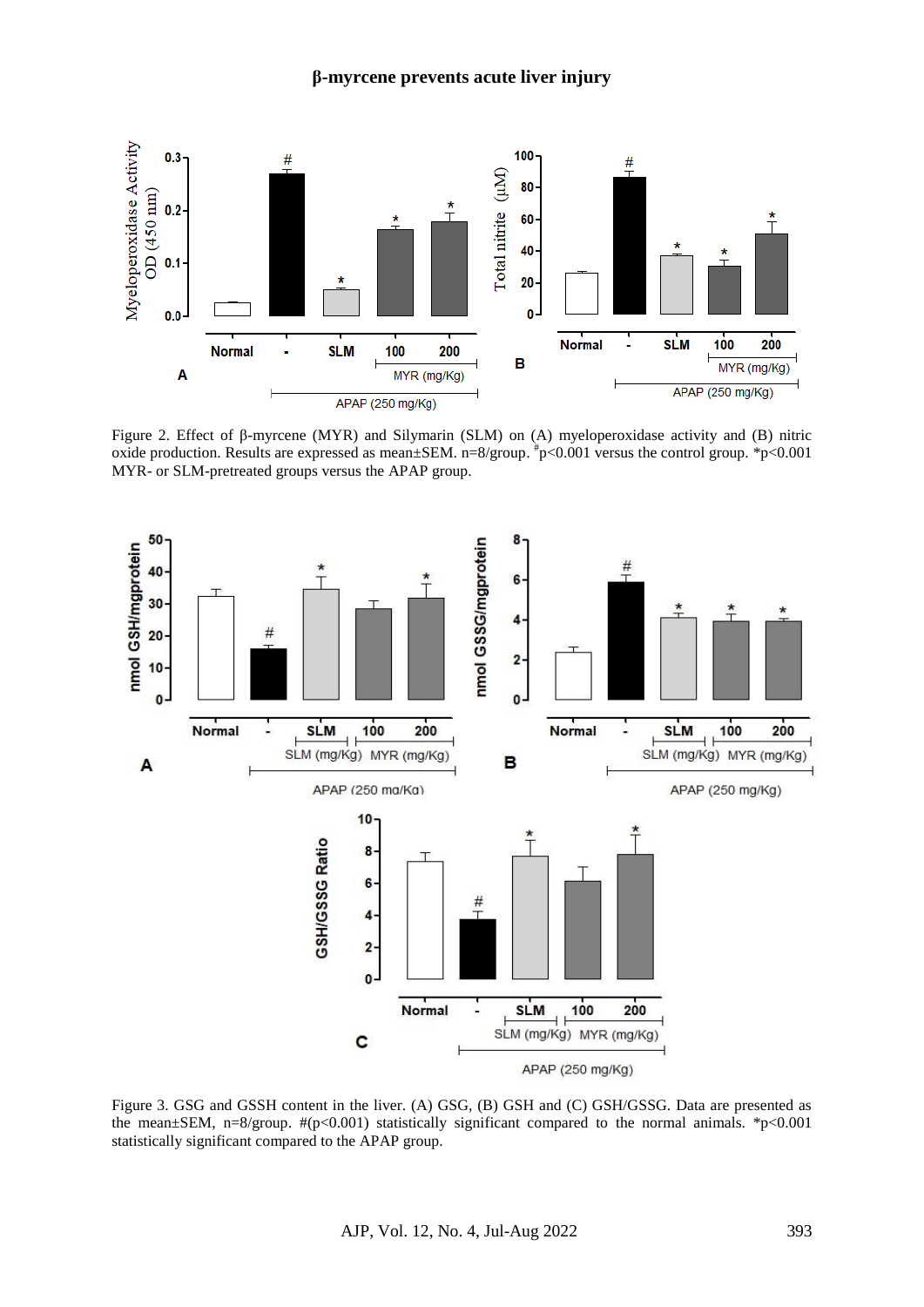However, pretreatment with MYR 100 and 200 mg/kg significantly restored the APAP-induced GSH depletion. In addition, MYR 100 and 200 mg/kg reduced the increase of the liver GSSG content by 33 and 32%, respectively. The pretreatment with MYR 200 mg/kg increased the ratio of GSH to GSSG to levels comparable to those of the normal animals  $(p<0.01)$ . A similar effect was observed for SLM (reference drug). Table 1 shows significantly increased levels of protein carbonyl, reactive oxygen species (ROS), and lipid peroxidation (TBARS) in the APAP-treated mice when compared with the control group  $(p<0.001)$ , indicating that APAP induced oxidative stress in the liver. In contrast, pretreatment with MYR (200 mg/kg) effectively diminished the levels of ROS and MDA compared with the APAP group  $(p<0.001)$ . The levels were similar to those of the SLM group.

To further confirm the antioxidant effects of MYR, the activities of enzymes that protect against oxidative stress were measured. It was found that 12 hr after APAP-induced liver injury, the activities of hepatic SOD and CAT decreased significantly  $(p<0.001)$  compared to the normal animals (Table 1). However, these changes were attenuated in animals pretreated with MYR 100 and 200 mg/kg,

inducing a significant increase in CAT by 86 and 85%, respectively and SOD by 107 and 135%, respectively compared with those of the APAP group.

### **Histopathological evaluation**

Histopathological examination of hepatic sections in the APAP group showed severe changes characterized by loss of tissue architecture, centrilobular vein dilatation, sinusoid congestion, and hemorrhage, and areas of hydropic degeneration and zonal hepatocyte necrosis. In contrast, liver segments had well-defined structures and arrangements of hepatic cells with conserved cytoplasm and the central vein (Figure 4). Group treated with silymarin showed hepatocytes with pyknotic nuclei. However, APAPinduced hepatic necrosis was ameliorated by pre-administration of MYR (100 and 200 mg/kg). The treatment with MYR at a dose of 100 mg/kg showed areas of mildly degenerated hepatocytes. Furthermore, treatment with MYR 200 mg/kg showed areas of vacuolar degeneration and hepatocytes presenting standard architecture, compared to the APAPadministered group. We can confirm that MYR treatment can prevent liver tissue damage induced by APAP.

Table 1. Effects of the pretreatment with MYR on liver oxidative stress parameters

|                          | Normal        | APAP                        | <b>SLM</b>              | MYR 100 mg/kg | MYR 200 mg/kg                |
|--------------------------|---------------|-----------------------------|-------------------------|---------------|------------------------------|
| TBARS,<br>nmol/MDA/mgprt | $0.79 + 0.01$ | $1.40 \pm 0.1$ <sup>#</sup> | $0.95 + 0.06^*$         | $0.96 + 0.02$ | $0.95 \pm 0.09$ <sup>*</sup> |
| ROS, nmol/mg             | $0.74 + 0.07$ | $1.58 + 0.1^*$              | $0.80+0.05^*$ 1.25+0.1  |               | $1.17 \pm 0.06^*$            |
| $CAT$ , mmol/min·mgprt   | $1038+90$     | $253+28.5^{\#}$             | $467+25.8$ <sup>*</sup> | $472 + 34.3$  | $470+19.6^*$                 |
| SOD, U/mgprt             | $2.88+0.1$    | $1.40+0.1$ <sup>#</sup>     | $2.28 + 0.06$           | $2.90+0.18^*$ | $3.03 + 0.2^*$               |

Results are expressed as mean±S.E.M. n=8/group #p<0.001 statistically significant compared to the normal animals. \*p<0.001 statistically significant compared to the APAP-treated animals. MYR: β-myrcene. APAP: N-acetyl-p-aminophenol, SLM: Silymarin, TBARS: Thiobarbituric acid-reactive substances, ROS: reactive oxygen species, CAT: Catalase, SOD: Superoxide dismutase, and  $U·mg^{-1}$ : Units per mg protein.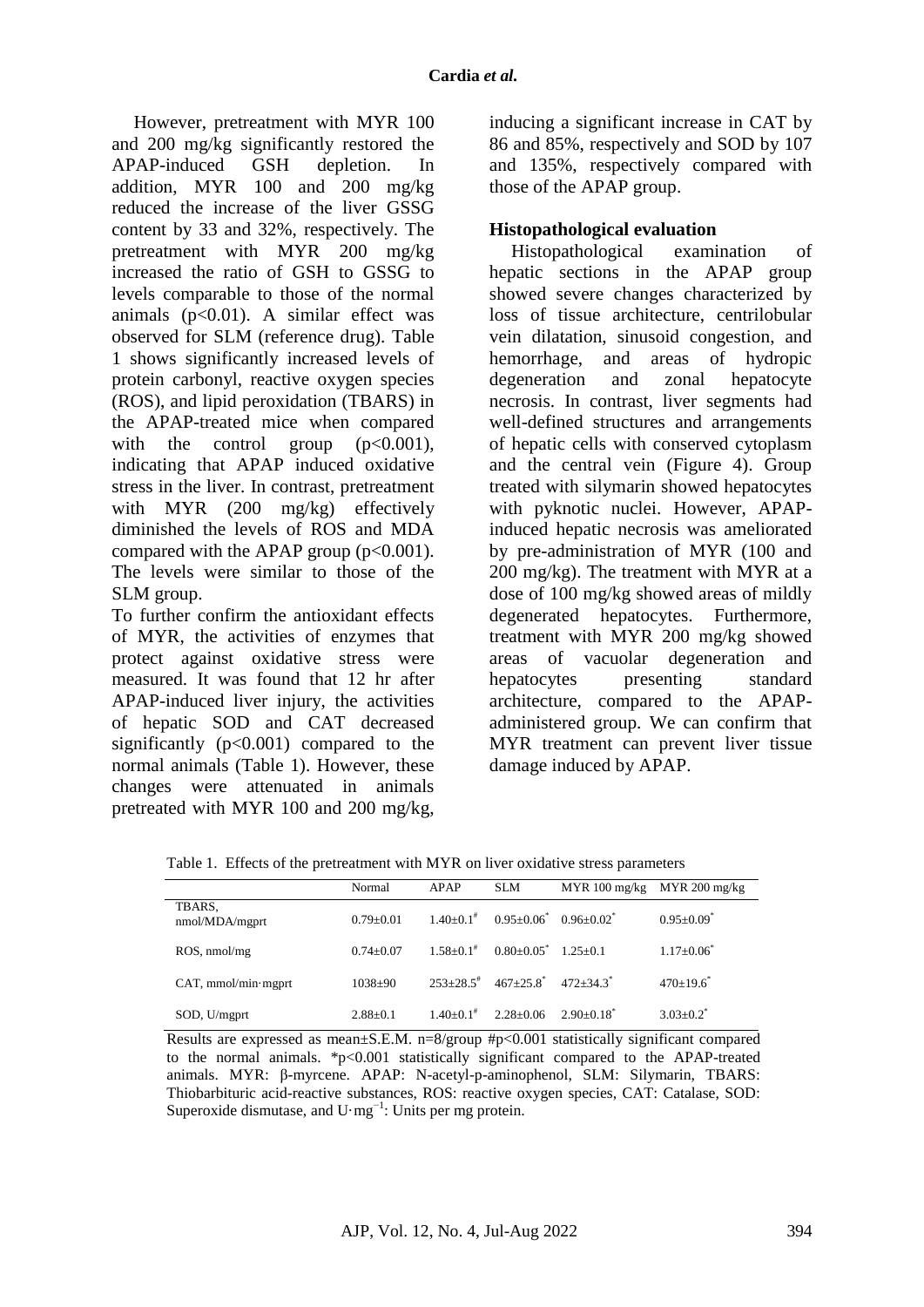#### **β-myrcene prevents acute liver injury**



Figure 4. Results are expressed as mean±S.E.M. n=8/group Histopathological examination of liver tissue (H&E) (10X). Liver sections of the normal animals (A). APAP group (B). Silymarin control at 200 mg/kg + APAP (C). In, groups D and E, MYR 100 and 200 mg/kg + APAP, respectively, give a preventive effect against APAPstimulated liver dysfunction. Areas of degenerated hepatocytes are pointed out by black arrow, and preserved hepatocytes are pointed out by red arrow. Loss of the normal architecture of the liver parenchyma, dilatation of the centrilobular vein and sinusoid congestion and hemorrhage (blue arrow). Areas of hydropic degeneration and necrosis of hepatocytes (green arrow).

### **Discussion**

We report, for the first time, that MYR relieves ALF through anti-inflammatory, antioxidant, and anti-apoptotic effects. In the present study, APAP highly increased serum AST, ALT, ALP, and  $\gamma$ -GT. These enzymes are released into the blood after hepatocytes injury, and their elevated levels

in the circulation indicate loss of functional integrity of hepatic cells (Eesha et al., 2011; Lee, 2017; Robles-Diaz et al., 2015). However, we found that pretreatment with MYR can prevent APAP-induced hepatic damage because it decreased the liver enzymes at both doses (Figure 1). A similar effect was seen with SLM treatment. Silymarin is recognized and used as a reference drug for its several hepatoprotective properties already reported (Elsayed Elgarawany et al., 2020; Papackova et al., 2018). Uchida et al. (Nancy Sayuri Uchida, Silva-Filho, Aguiar, et al., 2017) also obtained similar results using the essential oil of *Cymbopogon citratus* in an experimental model of liver injury induced by paracetamol, in which beta-myrcene was the main constituent of the oil.

These changes were further confirmed by histopathological analysis of liver tissue. The groups pretreated with MYR showed an improvement in liver damage with the normal architecture of hepatocytes, reduction of hyperemia, infiltration of inflammatory cells, necrosis, and vacuolar degeneration (Figure 4), similar to the SLM-treated group, suggesting that MYR could restore hepatic cell function and integrity, therefore decreasing the leakage of the serum aminotransferases into the blood.

Current experimental evidence demonstrates that oxidative stress is an essential factor in liver dysfunction in mice treated by APAP (Jaeschke et al., 2012). Thus, to confirm the hepatoprotective effect of MYR, we determined some parameters related to oxidative stress, including GSH, ROS, and MDA.

GSH is a powerful antioxidant and can react with NAPQ to decrease toxic responses and protect cells from oxidative damage. Intense exposure to xenobiotics decreases hepatic GSH concentrations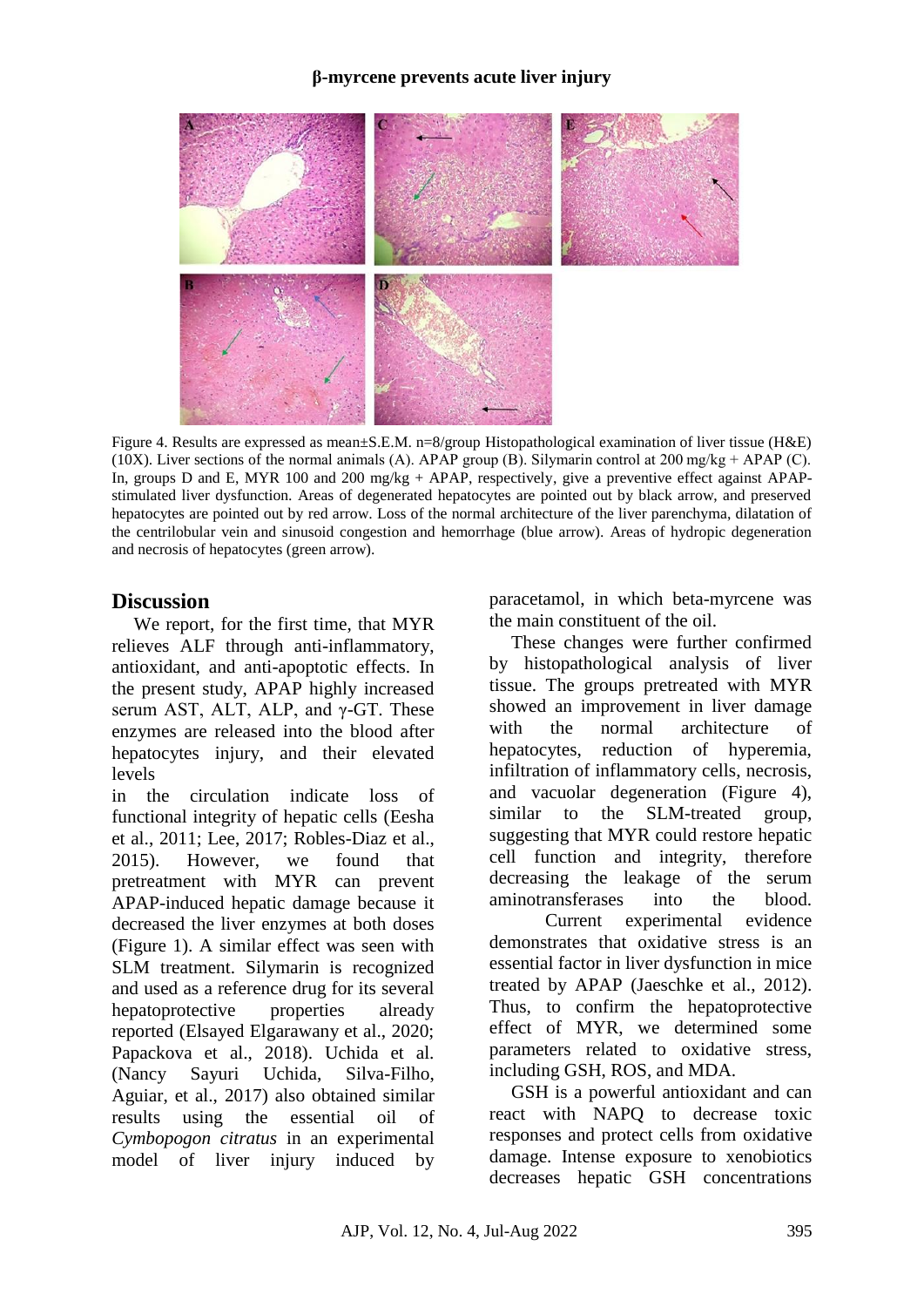(Bayrak et al., 2008; Yan et al., 2018). In addition, the hepatic content of MDA is used as a biomarker of oxidative damage to assess lipid peroxidation (Agarwal et al., 2011). Our study demonstrates that APAP overdose caused a reduction in GSH levels and increased ROS and MDA content, suggesting that APAP induced a redox imbalance to accumulate ROS, lipid peroxidation, and formation of protein oxidation products. Furthermore, our study found that the MYR pretreatment reversed these parameters to levels of the control group.

Several studies investigated the antioxidant effect of MYR in different experimental models and reported similar findings with our study. A study demonstrated that MYR treatment reduced renal inflammation and oxidative stress by decreasing lipid peroxidation and significantly increasing glutathione levels compared to untreated animals (Islam et al., 2020). Furthermore, it was also shown that MYR treatment caused a significant decrease in TBARS levels and an increase in GSH levels and SOD and CAT activities in the cardiac tissue of mice after ischemia/reperfusion (Burcu et al., 2016). These experimental results suggest that the MYR hepatoprotective activity might be associated with its antioxidant capacity.

We evaluated the main free-radical scavenging enzymes to confirm the hepatoprotective effect of MYR associated with oxidative stress. SOD and CAT are essential enzymes in the enzymatic antioxidant defense system, and reductions in their activities can result in several deleterious effects (Arauz et al., n.d.; Younus, n.d.). In the present work, oral administration of a toxic dose of APAP caused a significant decrease in serum SOD and CAT levels. However, SOD and CAT activities increased in MYR-treated mice. Furthermore, the increased activity of SOD and CAT reduced NAPQI and ROS, promoting attenuation of liver damage.

These results meet the agreement of other studies where treatment with MYR has been shown to exert protective effects on kidney damage due, in part, to its antioxidant properties, protecting against depletion of CAT and SOD activities (Islam et al., 2020). In addition, MYR has also been shown to increase GSH and the SOD and CAT activities, protecting the liver from oxidative damage induced by 2,3,7,8-tetrachlorodibenzo-p-dioxin (Ciftci et al., 2011). Other studies also report that MYR and other monoterpenes can protect human cells against oxidative damage (Mitić-Ćulafić et al., 2009; Wang et al., 2005). Thus, we can suggest that MYR treatment can reduce reactive free radicals, thus, attenuating oxidative damage to liver tissue and improving the activity of antioxidant enzymes.

Many studies have shown that APAPinduced hepatotoxicity can be attenuated by decreasing the inflammatory response (Cardia et al., 2021; da Rocha et al., 2017; Freitag et al., 2015; N.S. Uchida et al., 2017). It has been demonstrated that APAP overdose causes an increase in NO formation. NO reacts rapidly with ROS to form peroxynitrite, an oxidant that causes several deleterious effects on neutrophils, aggravating lipid peroxidation (Saito et al., 2010; Song et al., 2014). Furthermore, some studies have shown that MPO activity is directly proportional to the degree of neutrophil infiltration. Exacerbated migration of these cells can aggravate hepatotoxicity (Bradley et al., 1982; Mullane et al., 1985). In this way, we determined the activity of MPO as an indirect marker of inflammation. In the present study, pretreatment with MYR was able to reduce increased levels of NO and MPO. Additionally, pro-inflammatory cytokines such as interleukin-1β (IL-1β), interleukin-6 (IL-6), and tumor necrosis factor- $\alpha$  (TNF- $\alpha$ ) are involved in APAPinduced hepatotoxicity (Hinson et al., 2010). In this sense, other studies reported that MYR could act by reducing several inflammatory mediators. A study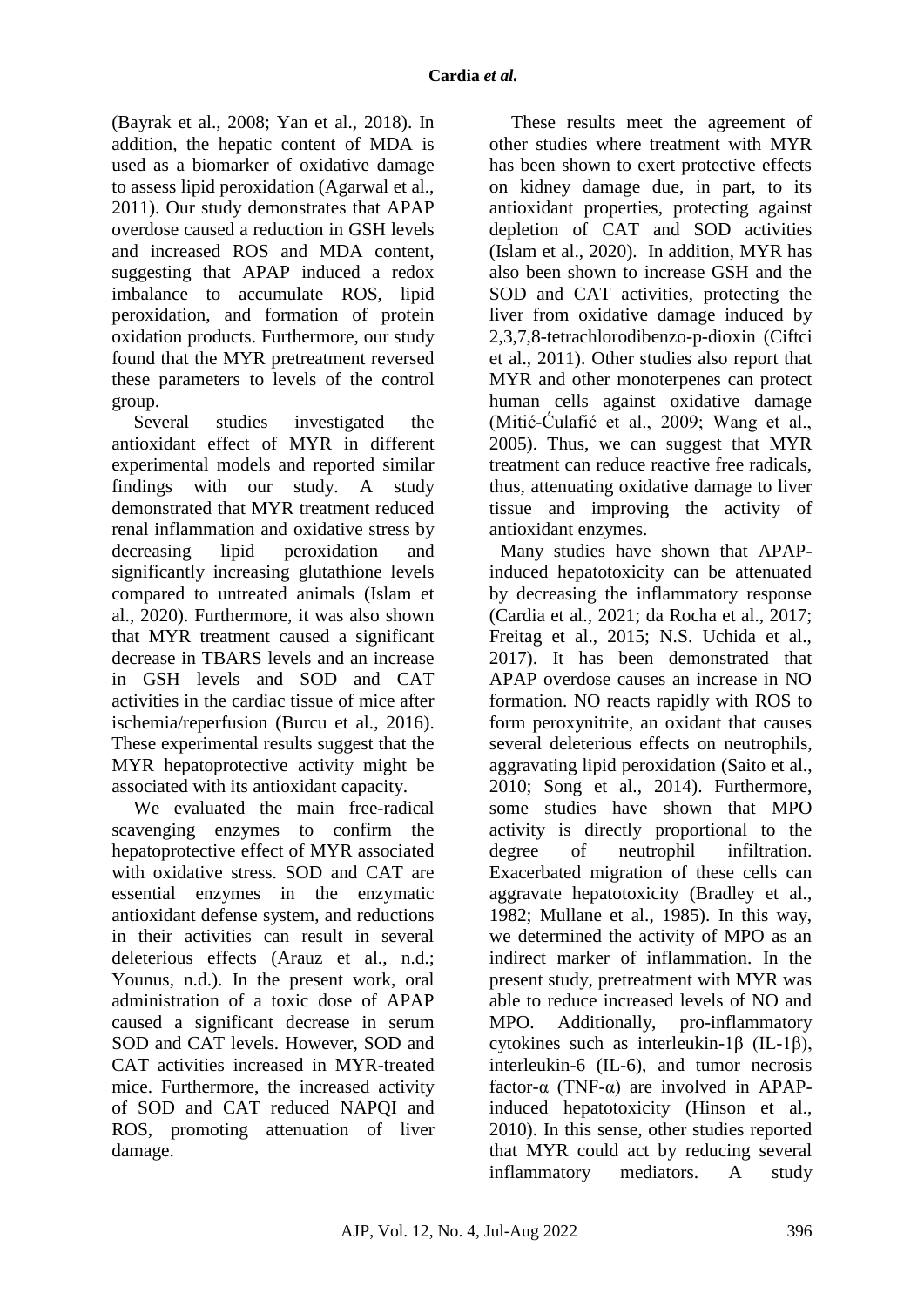determined that MYR can reduce proinflammatory cytokines (Islam et al., 2020). Furthermore, it was also shown that MYR inhibited lipopolysaccharidestimulated NO production in macrophages and reduced the expression of NF-κB and inducible nitric oxide synthase (iNOS) (Doan et al., 2021). Thus, our results suggest that MYR can prevent hepatotoxicity, in part, by attenuating the inflammatory response induced by APAP.

In summary, our study is the first to deal with the MYR protective effect against APAP-induced liver damage. We provide evidence that MYR administration significantly inhibited APAP-induced liver damage. Its hepatoprotective effect can be mediated by the normalization of several biochemical characteristics of liver function and oxidative stress and improving histopathological parameters due to its antioxidant activity. Thus, our study proposes that MYR could be a viable therapeutic strategy for APAP-induced acute liver injury and other oxidative stress-mediated toxicities.

### **Acknowledgment**

This study was supported by grants from CAPES (Coordenadoria de Aperfeiçoamento de Pessoal de Nível Superior) and CNPq (Conselho Nacional de Desenvolvimento Científico e Tecnológico), Brazil.

### **Conflicts of interest**

The authors have declared that there is no conflict of interest.

## **References**

- Agarwal R, MacMillan-Crow LA, Rafferty TM, Saba H, Roberts DW, Fifer EK, James LP, Hinson JA. 2011. Acetaminophen-induced hepatotoxicity in mice occurs with inhibition of activity and nitration of mitochondrial manganese superoxide dismutase. J Pharmacol Exp Ther, 337: 110-118.
- Arauz J, Ramos-Tovar E, Muriel P. 2016. Redox state and methods to evaluate

oxidative stress in liver damage: From bench to bedside. Ann Hepatol, 15: 160- 173.

- Asrani SK, Devarbhavi H, Eaton J, Kamath PS. 2019. Burden of liver diseases in the world. J Hepatol, 70: 151-171.
- Athersuch TJ, Antoine DJ, Boobis AR, Coen M, Daly AK, Possamai L, Nicholson JK, Wilson ID. 2018. Paracetamol metabolism, hepatotoxicity, biomarkers and therapeutic interventions: a perspective. Toxicol Res, 7: 347-357.
- Bayrak O, Bavbek N, Karatas OF, Bayrak R, Catal F, Cimentepe E, Akbas A, Yildirim E, Unal D, Akcay A. 2008. *Nigella sativa* protects against ischaemia/reperfusion injury in rat kidneys. Nephrol Dial Transplant, 23: 2206-2212.
- Behr A, Johnen L. 2009. Myrcene as a natural base chemical in sustainable chemistry: a critical review. Chem Sus Chem, 2: 1072- 1095.
- Bernal W, Auzinger G, Dhawan A, Wendon J. 2010. Acute liver failure. The Lancet, 376: 190-201.
- Bradley PP, Priebat DA, Christensen RD, Rothstein G. 1982. Measurement of cutaneous inflammation: estimation of neutrophil content with an enzyme marker. J Invest Dermatol, 78: 206-209.
- Buege JA, Aust SD. 1978. Microsomal lipid peroxidation. Methods Enzymol, 52: 302- 310.
- Burcu GB, Osman C, Aslı C, Namik OM, Neşe BT. 2016. The protective cardiac effects of Β-myrcene after global cerebral ıschemia/reperfusion in C57BL/J6 mouse. Acta Cir Bras, 31: 456-462.
- Cardia GFE, Silva-Comar FM, Silva-Filho SE L, Rocha BA, Comar JF, Silva-Filho SE, Zagotto M, Uchida NS, Bersani-Amado CA, Cuman RKN. 2021. Lavender (*Lavandula officinalis*) essential oil prevents acetaminophen-induced hepatotoxicity by decreasing oxidative stress and inflammatory response. Res Soc Dev, 10: e43410313461.
- Cardia GFE, Silva-Filho SE, Silva EL, Uchida NS, Cavalcante HAO, Cassarotti LL, Salvadego VEC, Spironello RA, Bersani-Amado CA, Cuman RKN. 2018. Effect of lavender (*Lavandula angustifolia*) essential oil on acute inflammatory response. Evid Based Complement Alternat Med, 2018: 1-10.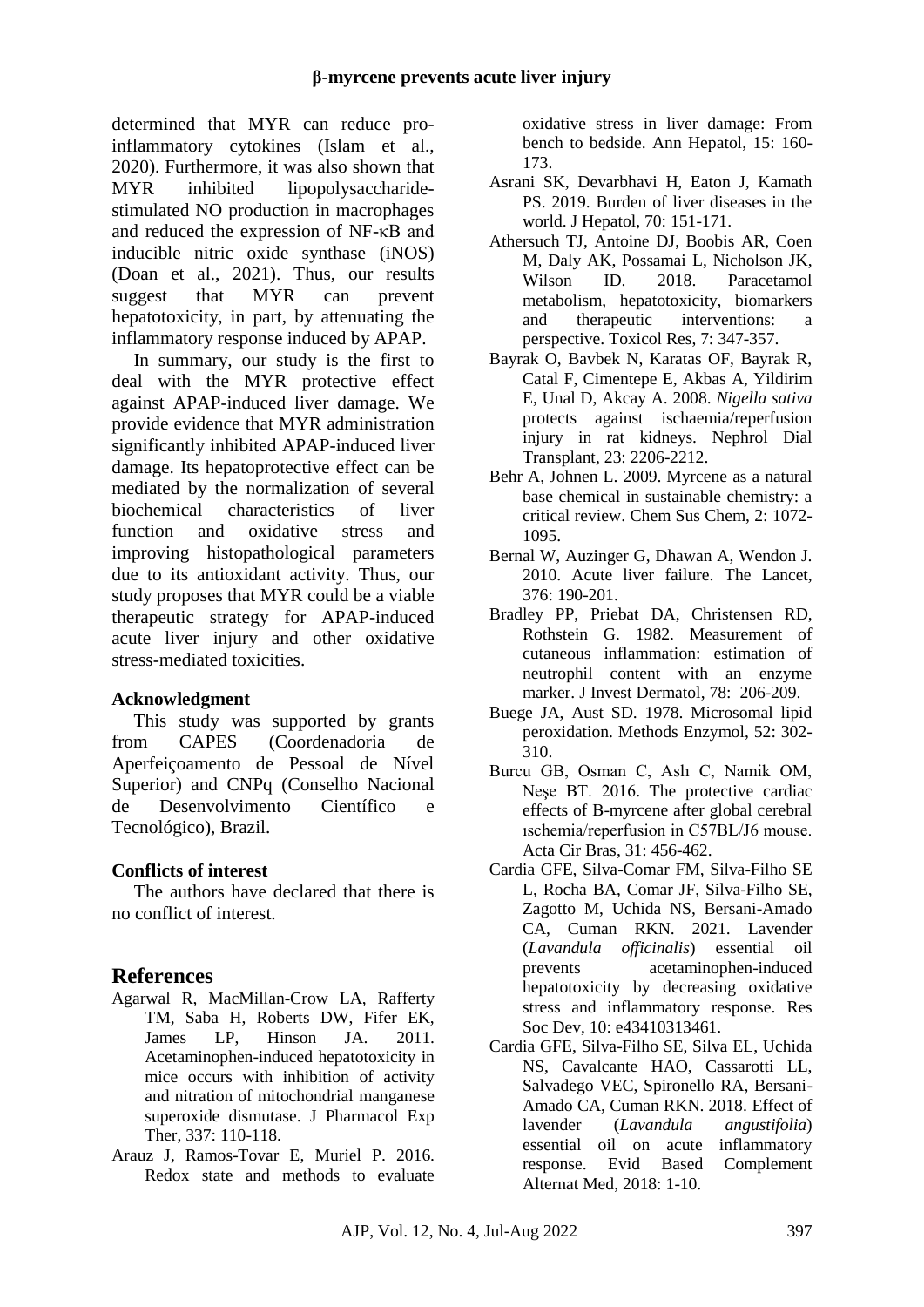- Chaudhuri S, McCullough SS, Hennings L, Letzig L, Simpson PM, Hinson JA, James LP. 2011. Acetaminophen hepatotoxicity and HIF-1 $\alpha$  induction in acetaminophen toxicity in mice occurs without hypoxia. Toxicol Appl Pharmacol, 252: 211-220.
- Ciftci O, Ozdemir I, Tanyildizi S, Yildiz S, Oguzturk H. 2011. Antioxidative effects of curcumin, β-myrcene and 1,8-cineole against 2,3,7,8-tetrachlorodibenzo- p dioxin-induced oxidative stress in rats liver. Toxicol Ind Health, 27: 447-453.
- da Rocha BA, Ritter AMV, Ames FQ, Gonçalves OH, Leimann FV, Bracht L, Natali MRM, Cuman RKN, Bersani-Amado CA. 2017. Acetaminopheninduced hepatotoxicity: Preventive effect of trans anethole. Biomed Pharmacother, 86: 213-220.
- Doan TQ, Ho DV, Trong Le N, Le AT, Van Phan K, Nguyen HT, Raal A. 2021. Chemical composition and antiinflammatory activity of the essential oil from the leaves of *Limnocitrus littoralis* (Miq.) Swingle from Vietnam. Nat Prod Res, 35: 1550-1554.
- Eesha B, Mohanbabu AV, Meena KK, Babu S, Vijay M, Lalit M, Rajput R. 2011. Hepatoprotective activity of *Terminalia paniculata* against paracetamol induced hepatocellular damage in Wistar albino rats. Asian Pac J Trop Med, 4: 466-469.
- Elsayed Elgarawany G, Abdou AG, Maher Taie D, Motawea SM. 2020. Hepatoprotective effect of artichoke leaf extracts in comparison with silymarin on acetaminophen-induced hepatotoxicity in mice. J Immunoassay Immunochem, 41: 84-96.
- Freitag AF, Cardia GFE, Da Rocha BA, Aguiar RP, Silva-Comar FMS, Spironello RA, Grespan R, Caparroz-Assef SM, Bersani-Amado CA, Cuman RKN. 2015. Hepatoprotective effect of silymarin (*silybum marianum*) on hepatotoxicity induced by acetaminophen in spontaneously hypertensive rats. Evid Based Complement Alternat Med. 2015: 538317.
- Ghanem CI, Pérez MJ, Manautou JE, Mottino AD. 2016. Acetaminophen from liver to brain: New insights into drug pharmacological action and toxicity. Pharmacol Res, 109: 119-131.
- Grespan R, Aguiar RP, Giubilei FN, Fuso RR,

Damião MJ, Silva EL, Mikcha JG, Hernandes L, Bersani-Amado C, Cuman RKN. 2014. Hepatoprotective effect of pretreatment with *thymus vulgari*s essential oil in experimental model of acetaminophen-induced injury. Evid Based Complement Alternat Med, 2014:  $1 - 8$ .

- Hinson JA, Roberts DW, James LP. 2010. Mechanisms of acetaminophen-induced liver necrosis. Handb Exp Pharmacol, 196: 369-405.
- Hoseini SM, Taheri Mirghaed A, Yousefi M. 2019. Application of herbal anaesthetics in aquaculture. Rev Aquac, 11: 550-564.
- Islam AUS, Hellman B, Nyberg F, Amir N, Jayaraj RL, Petroianu G, Adem A. 2020. Myrcene attenuates renal inflammation and oxidative stress in the adrenalectomized rat model. Molecules,  $25 \cdot 4492$ .
- JHissin, Hilf R. 1976. A fluorometric method for determination of oxidized and reduced glutathione in tissues. Anal Biochem, 74: 214-226.
- Jaeschke H, McGill MR, Ramachandran A. 2012. Oxidant stress, mitochondria, and cell death mechanisms in drug-induced liver injury: Lessons learned from acetaminophen hepatotoxicity. Drug Metab Rev, 44: 88-106.
- Lancaster EM, Hiatt JR, Zarrinpar A. 2015. Acetaminophen hepatotoxicity: an updated review. Arch Toxicol, 89: 193- 199.
- Lee WM. 2017. Acetaminophen (APAP) hepatotoxicity—Isn't it time for APAP to go away? J Hepatol, 67: 1324-1331.
- Marklund S, Marklund G. 1974. Involvement of the superoxide anion radical in the autoxidation of pyrogallol and a convenient assay for superoxide dismutase. Eur J Biochem, 47: 469-474.
- McGill MR, Williams CD, Xie Y, Ramachandran A, Jaeschke H. 2012. Acetaminophen-induced liver injury in rats and mice: Comparison of protein adducts, mitochondrial dysfunction, and oxidative stress in the mechanism of toxicity. Toxicol Appl Pharmacol, 264: 387-394.
- Mitić-Ćulafić D, Žegura B, Nikolić B, Vuković-Gačić B, Knežević-Vukčević J, Filipič M. 2009. Protective effect of linalool, myrcene and eucalyptol against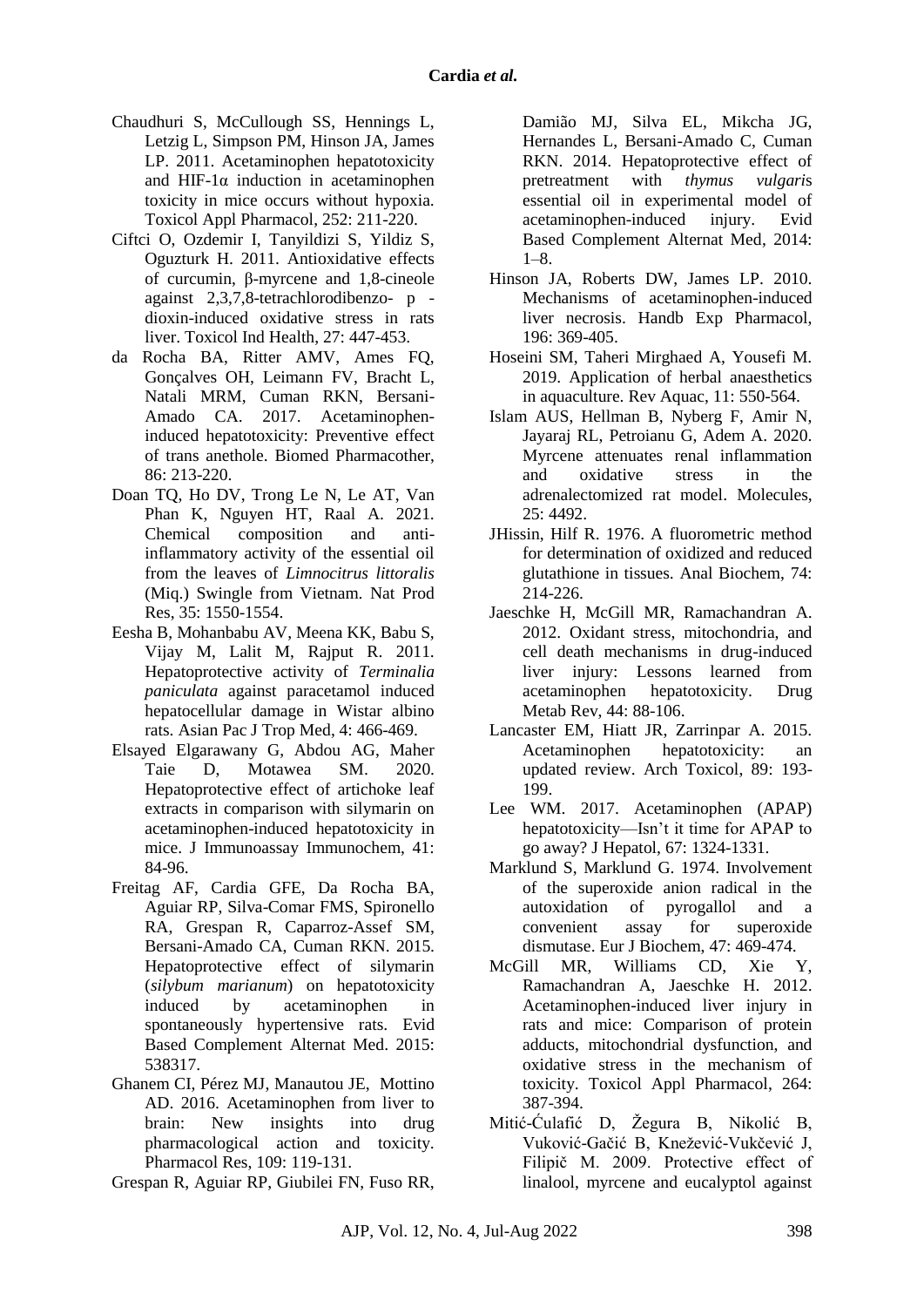t-butyl hydroperoxide induced genotoxicity in bacteria and cultured human cells. Food Chem Toxicol, 47: 260-266.

- Mullane KM, Kraemer R, Smith B. 1985. Myeloperoxidase activity as a quantitative assessment of neutrophil infiltration into ischemie myocardium. J Pharmacol Methods, 14: 157-167.
- Papackova Z, Heczkova M, Dankova H, Sticova E, Lodererova A, Bartonova L, Poruba M, Cahova M. 2018. Silymarin prevents acetaminophen-induced hepatotoxicity in mice. PLoS One, 13: e0191353.
- Paula-Freire L, Molska G, Andersen M, Carlini E. 2015. *Ocimum gratissimum* essential oil and its isolated compounds (eugenol and myrcene) reduce neuropathic pain in mice. Plant Med, 82: 211-216.
- Robles-Diaz M, Garcia-Cortes M, Medina-Caliz I, Gonzalez-Jimenez A, Gonzalez-Grande R, Navarro JM, Castiella A, Zapata EM, Romero-Gomez M, Blanco S, Soriano G, Hidalgo R, Ortega-Torres M, Clavijo E, Bermudez-Ruiz PM, Lucena MI, Andrade RJ. 2015. The value of serum aspartate aminotransferase and gamma-glutamyl transpetidase as biomarkers in hepatotoxicity. Liver Int, 35: 2474-2482.
- Rodrigues SI, Fochesatto C, Torres ILS, Dalmaz C, Alexandre-Netto C. 2005. Aging affects oxidative state in hippocampus, hypothalamus and adrenal glands of Wistar rats. Life Sci, 78: 271- 278.
- Rufino AT, Ribeiro M, Sousa C, Judas F, Salgueiro L, Cavaleiro C, Mendes AF. 2015. Evaluation of the antiinflammatory, anti-catabolic and proanabolic effects of E-caryophyllene, myrcene and limonene in a cell model of osteoarthritis. Eur J Pharmacol, 750: 141- 150.
- Saito C, Lemasters JJ, Jaeschke H. 2010. c-Jun N-terminal kinase modulates oxidant stress and peroxynitrite formation independent of inducible nitric oxide synthase in acetaminophen hepatotoxicity. Toxicol Appl Pharmacol, 246: 8-17.
- Saleem M, Iftikhar H. 2019. A rare case of acetaminophen toxicity leading to severe

kidney injury. Cureus, 11: e5003.

- Song E, Fu J, Xia X, Su C, Song Y. 2014. Bazhen decoction protects against acetaminophen induced acute liver injury by inhibiting oxidative stress, inflammation and apoptosis in mice. PLoS One, 9: e107405.
- Subramanya S, Venkataraman B, Meeran M, Goyal S, Patil C, Ojha S. 2018. Therapeutic potential of plants and plant derived phytochemicals against acetaminophen-induced liver injury. Int J Mol Sci, 19: 3776.
- Tezcan AH, Ozturk O, Ustebay S, Adali Y, Yagmurdur H. 2018. The beneficial effects of ozone therapy in acetaminophen-induced hepatotoxicity in mice. Pharmacol Rep, 70: 340-345.
- Uchida NS, Silva-Filho SE, Cardia GFE, Cremer E, De Souza Silva-Comar FM, Silva EL, Bersani-Amado CA, Cuman RKN. 2017. Hepatoprotective effect of citral on acetaminophen-induced liver toxicity in mice. Evid Based Complement Alternat Med, 2017: 1796209.
- Uchida NS, Silva-Filho SE, Aguiar RP, Wiirzler LAM, Cardia GFE, Cavalcante HAO, Silva-Comar FM, Becker TCA, Silva EL, Bersani-Amado CA, Cuman RKN. 2017. Protective effect of *cymbopogon citratus* essential oil in experimental model of acetaminopheninduced liver injury. Am J Chin Med, 45: 515-532.
- Uchida NS, Silva-Filho SE, Cardia GFE, Cremer E, Silva-Comar FM, Silva-Filho SE, Bersani-Amado CA, Cuman RKN. 2017. Hepatoprotective effect of citral on acetaminophen-induced liver toxicity in mice. Evid Based Complement Alternat Med.  $2017 \cdot 1 - 9$ .
- Wang G, Tang W, Bidigare RR. 2005. Terpenoids as therapeutic drugs and pharmaceutical agents. Nat Prod, 9: 197- 227.
- Xie Y, McGill MR, Cook SF, Sharpe MR, Winefield RD, Wilkins DG, Rollins DE, Jaeschke H. 2015. Time course of acetaminophen-protein adducts and acetaminophen metabolites in circulation of overdose patients and in HepaRG cells. Xenobiotica, 45: 921-929.
- Yan M, Huo Y, Yin S, Hu H. 2018. Mechanisms of acetaminophen-induced